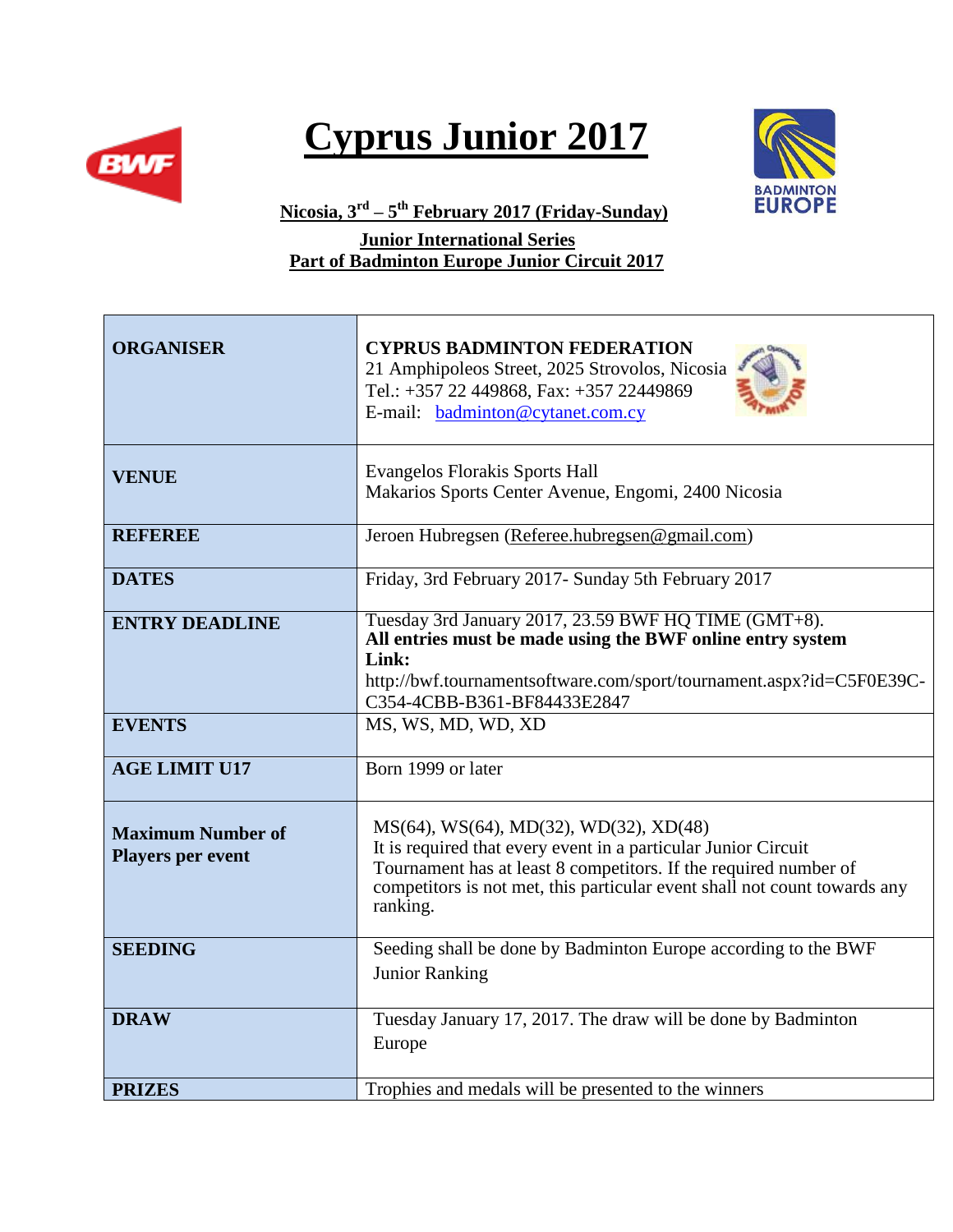| <b>ENTRY FEES</b>                | Singles: $\epsilon$ 30 per player                                                                                                  |
|----------------------------------|------------------------------------------------------------------------------------------------------------------------------------|
|                                  | Doubles: $\epsilon$ 20 per player                                                                                                  |
|                                  | The Member Association that enters a player into a tournament is                                                                   |
|                                  | responsible for paying the entry fees for that player. The entry fees                                                              |
|                                  | become due if a player is entered and has not been withdrawn when the                                                              |
|                                  | entry deadline has passed.                                                                                                         |
|                                  | It is recommended that the entry fees are paid by bank transfer, but the                                                           |
|                                  | organisers can accept cash payment at the tournament before a player's                                                             |
|                                  | first scheduled match. The entry fees will not be refunded in the case of a                                                        |
|                                  | withdrawal.                                                                                                                        |
|                                  | Money transfer or payment must be made to:                                                                                         |
|                                  | <b>Bank: Bank of Cyprus</b>                                                                                                        |
|                                  | <b>Cyprus Badminton Federation</b>                                                                                                 |
|                                  | Acc. No 0112-01-023086-00                                                                                                          |
|                                  | IBAN: CY04 0020 0112 0000 0001 0230 8600                                                                                           |
|                                  | <b>SWIFT: BCYPCY2N</b>                                                                                                             |
| <b>SHUTTLES</b>                  | Yonex AS40                                                                                                                         |
|                                  | <b>6 PRO Courts</b>                                                                                                                |
| <b>COURTS</b>                    |                                                                                                                                    |
| <b>CONDITIONS OF PLAY</b>        | The tournament will be played in full accordance with the Laws of<br>Badminton and the Competition Regulations adopted by the BWF. |
|                                  | Competitors must be prepared to play at the times determined for the                                                               |
|                                  | events for which they have entered. Competitors will be scratched if not                                                           |
|                                  | ready to play when called.                                                                                                         |
| <b>SYSTEM</b>                    | Knock out for all events                                                                                                           |
|                                  |                                                                                                                                    |
| <b>CLOTHING REGULATION</b>       | Colour, design, lettering and advertising shall be regulated by BWF                                                                |
|                                  | General Competition Regulations 19 to 23 and Badminton Europe Junior                                                               |
|                                  | Circuit Regulations 13.                                                                                                            |
| <b>WEBPAGE</b>                   | http://www.cyprusbadminton.com                                                                                                     |
|                                  |                                                                                                                                    |
| <b>INSURANCE</b>                 | Insurance should be arranged individually by each player                                                                           |
|                                  | Friday 10am-7pm Preliminary rounds                                                                                                 |
| <b>Provisional Schedule</b>      | Saturday 10am-7pm Preliminary rounds and semifinals                                                                                |
|                                  | Sunday 10am-1pm Finals                                                                                                             |
| <b>MEDICAL SERVICE</b>           | Medical staff will be present in the sport hall for the whole duration of                                                          |
|                                  | the competition.                                                                                                                   |
|                                  |                                                                                                                                    |
| <b>Official Point of Arrival</b> | Larnaca International Airport                                                                                                      |
|                                  |                                                                                                                                    |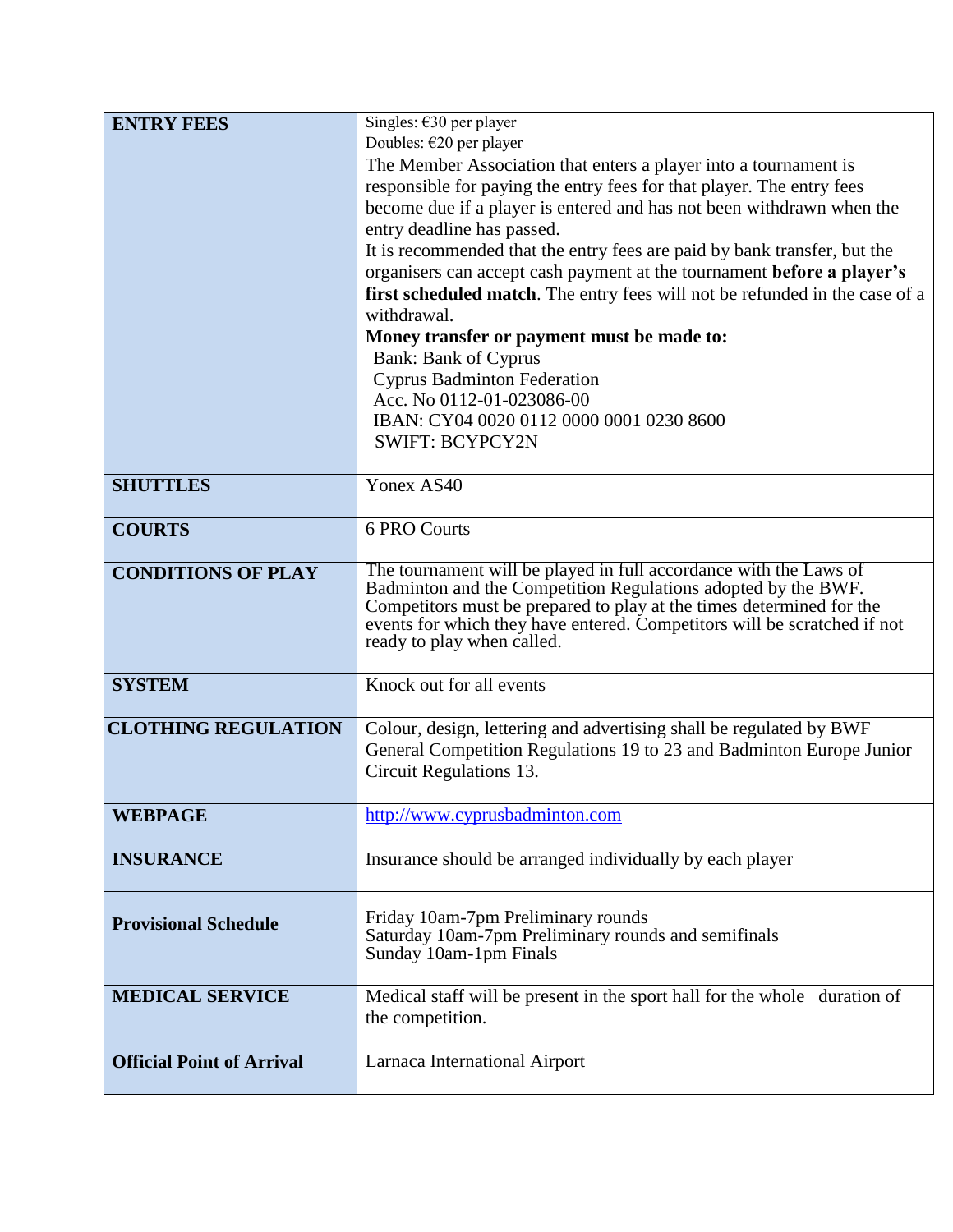| <b>ACCOMMODATION</b> | Please contact the official hotel listed below:                                                                                                             |     |     |     |                                                                                                                                           |  |
|----------------------|-------------------------------------------------------------------------------------------------------------------------------------------------------------|-----|-----|-----|-------------------------------------------------------------------------------------------------------------------------------------------|--|
|                      | <b>ASTY Hotel **</b>                                                                                                                                        |     |     |     |                                                                                                                                           |  |
|                      | 12 Prince Charles Str, PO Box 24502,                                                                                                                        |     |     |     |                                                                                                                                           |  |
|                      | 1300, Nicosia, Cyprus,                                                                                                                                      |     |     |     |                                                                                                                                           |  |
|                      | tel.: +357 22 773030, fax: +357 22 773311                                                                                                                   |     |     |     |                                                                                                                                           |  |
|                      |                                                                                                                                                             |     |     |     |                                                                                                                                           |  |
|                      | Accommodation price list (all prices are in Euros):                                                                                                         |     |     |     |                                                                                                                                           |  |
|                      |                                                                                                                                                             | B/B | H/B | F/B |                                                                                                                                           |  |
|                      | Single room                                                                                                                                                 | 50  | 60  | 75  |                                                                                                                                           |  |
|                      | Double room                                                                                                                                                 | 70  | 85  | 110 |                                                                                                                                           |  |
|                      | Triple room                                                                                                                                                 | 90  | 120 | 150 |                                                                                                                                           |  |
|                      |                                                                                                                                                             |     |     |     | Note: Please note that rooms at Asty hotel will be given out on a first                                                                   |  |
|                      | come, first served basis because of limited number of rooms available!                                                                                      |     |     |     |                                                                                                                                           |  |
|                      | PAYMENT FOR ACCOMMODATION MUST BE SETTLED                                                                                                                   |     |     |     |                                                                                                                                           |  |
|                      | DIRECTLY WITH THE HOTEL!                                                                                                                                    |     |     |     |                                                                                                                                           |  |
|                      | *The organiser has the right to refuse transportation if the hotel is different from the<br>above!                                                          |     |     |     |                                                                                                                                           |  |
|                      | <b>Accommodation closing date: 17th January 2017</b>                                                                                                        |     |     |     |                                                                                                                                           |  |
|                      |                                                                                                                                                             |     |     |     |                                                                                                                                           |  |
| <b>VISA</b>          | After entering a player(s) in the tournaments it is the Member                                                                                              |     |     |     |                                                                                                                                           |  |
|                      | Association's responsibility to secure visas for their players - if this is                                                                                 |     |     |     |                                                                                                                                           |  |
|                      | needed.                                                                                                                                                     |     |     |     |                                                                                                                                           |  |
|                      |                                                                                                                                                             |     |     |     | Member Association's must make sure that visa applications are made<br>early enough. The Tournaments Organisers will help, if needed, the |  |
|                      | entered players to get a visa.                                                                                                                              |     |     |     |                                                                                                                                           |  |
|                      |                                                                                                                                                             |     |     |     |                                                                                                                                           |  |
| <b>DRUG TESTING</b>  |                                                                                                                                                             |     |     |     | According to Cyprus Law Drug Testing may be carried out on a random                                                                       |  |
|                      | basis at any time                                                                                                                                           |     |     |     |                                                                                                                                           |  |
| <b>TRANSPORT</b>     |                                                                                                                                                             |     |     |     |                                                                                                                                           |  |
|                      | Transport will be provided between Larnaca Airport and the official<br>hotels. On arrival at Larnaca you should look out for                                |     |     |     |                                                                                                                                           |  |
|                      | <b>KAPNOS AIRPORTS SHUTTLES</b>                                                                                                                             |     |     |     |                                                                                                                                           |  |
|                      | http://www.kapnosairportshuttle.com                                                                                                                         |     |     |     |                                                                                                                                           |  |
|                      |                                                                                                                                                             |     |     |     |                                                                                                                                           |  |
|                      | Make sure you get on one of these buses. Upon arrival at the bus terminal<br>in Nicosia, you will be taken to your hotel (official hotel only) by a taxi or |     |     |     |                                                                                                                                           |  |
|                      |                                                                                                                                                             |     |     |     | minibus. The cost of round trip transportation (both ways) from Larnaca                                                                   |  |
|                      |                                                                                                                                                             |     |     |     | Airport to the official hotel is $E16$ per person payable at the same time                                                                |  |
|                      | with the entry fees.                                                                                                                                        |     |     |     |                                                                                                                                           |  |
|                      |                                                                                                                                                             |     |     |     | Transport will also be provided by the organizer between the official hotel                                                               |  |
|                      | and the sport hall free of charge.                                                                                                                          |     |     |     | In order to be met at your arrival, please inform us about your flight                                                                    |  |
|                      |                                                                                                                                                             |     |     |     | details filling in the attached Travel Details Form by Tuesday January                                                                    |  |
|                      | 24th 2017.                                                                                                                                                  |     |     |     |                                                                                                                                           |  |